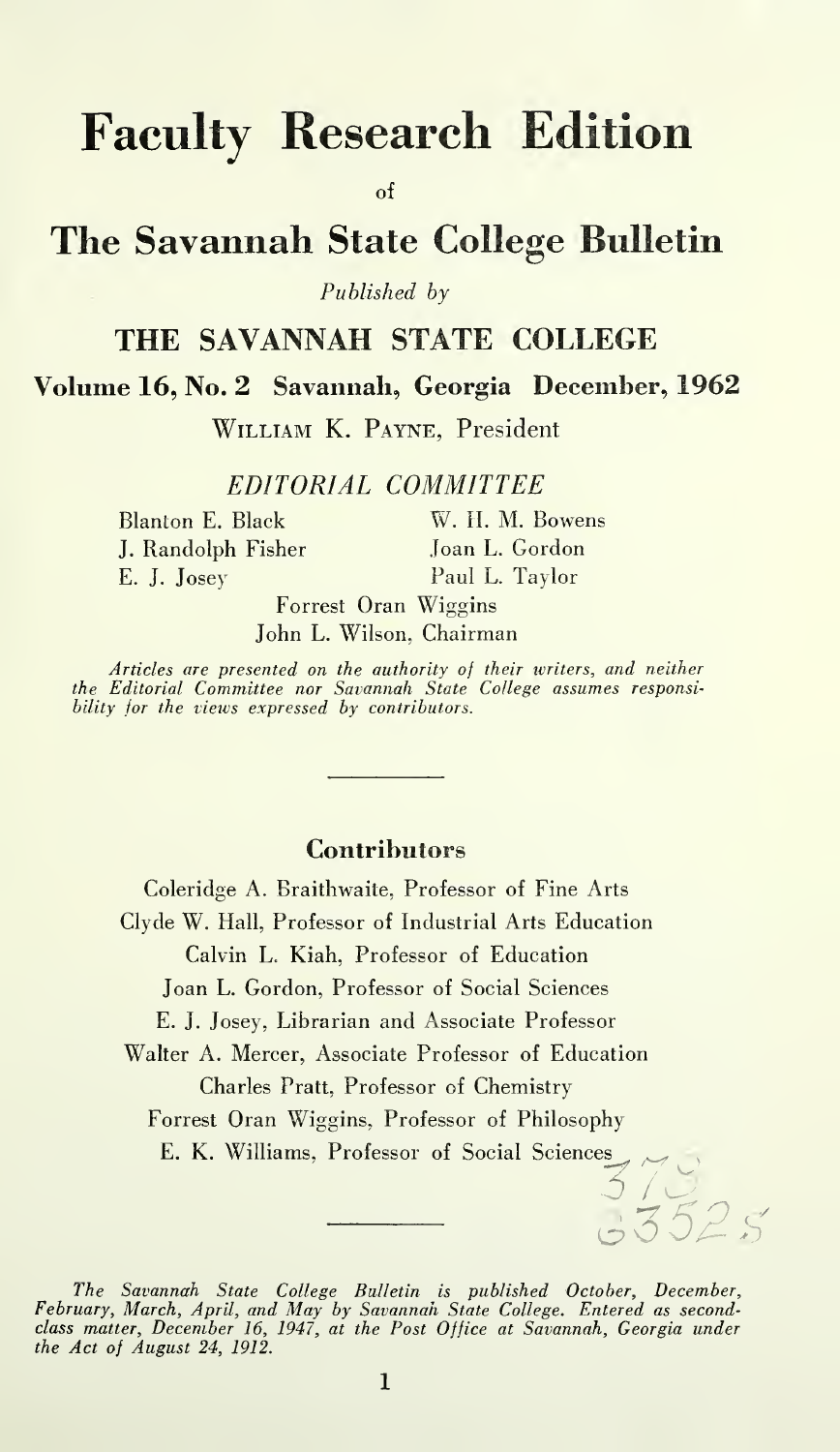## TABLE OF CONTENTS

|                                                                                                                                                                                                                                                  | Page |
|--------------------------------------------------------------------------------------------------------------------------------------------------------------------------------------------------------------------------------------------------|------|
| The Critical Role of Motive in the American<br>Calvin L. Kiah                                                                                                                                                                                    | 5    |
| Comparative Academic Achievement of Students Ranking<br>the Highest and the Lowest on the ACE Test.<br>E. K. Williams                                                                                                                            | 10   |
| A Review of Selected Research Pertaining to Problem<br>W. A. Mercer                                                                                                                                                                              |      |
| Development of Industrial Education for Negroes in the<br>Clyde W. Hall                                                                                                                                                                          | 25   |
| Charles Pratt                                                                                                                                                                                                                                    |      |
| Potassium Analysis of Soils on the Campus of Savannah<br>Charles Pratt                                                                                                                                                                           |      |
| Personality expressions in the contract of the contract of the contract of the contract of the contract of the contract of the contract of the contract of the contract of the contract of the contract of the contract of the<br>Joan L. Gordon |      |
| Joan L. Gordon                                                                                                                                                                                                                                   |      |
| Ideas and Ideals in the Philosophy of William James 43<br>Forrest Oran Wiggins                                                                                                                                                                   |      |
| The College Library and the Community.<br>E. J. Josey                                                                                                                                                                                            |      |
| The Life and Creative Activities of Harry Thacker Burleigh<br>Coleridge Alexander Braithwaite                                                                                                                                                    |      |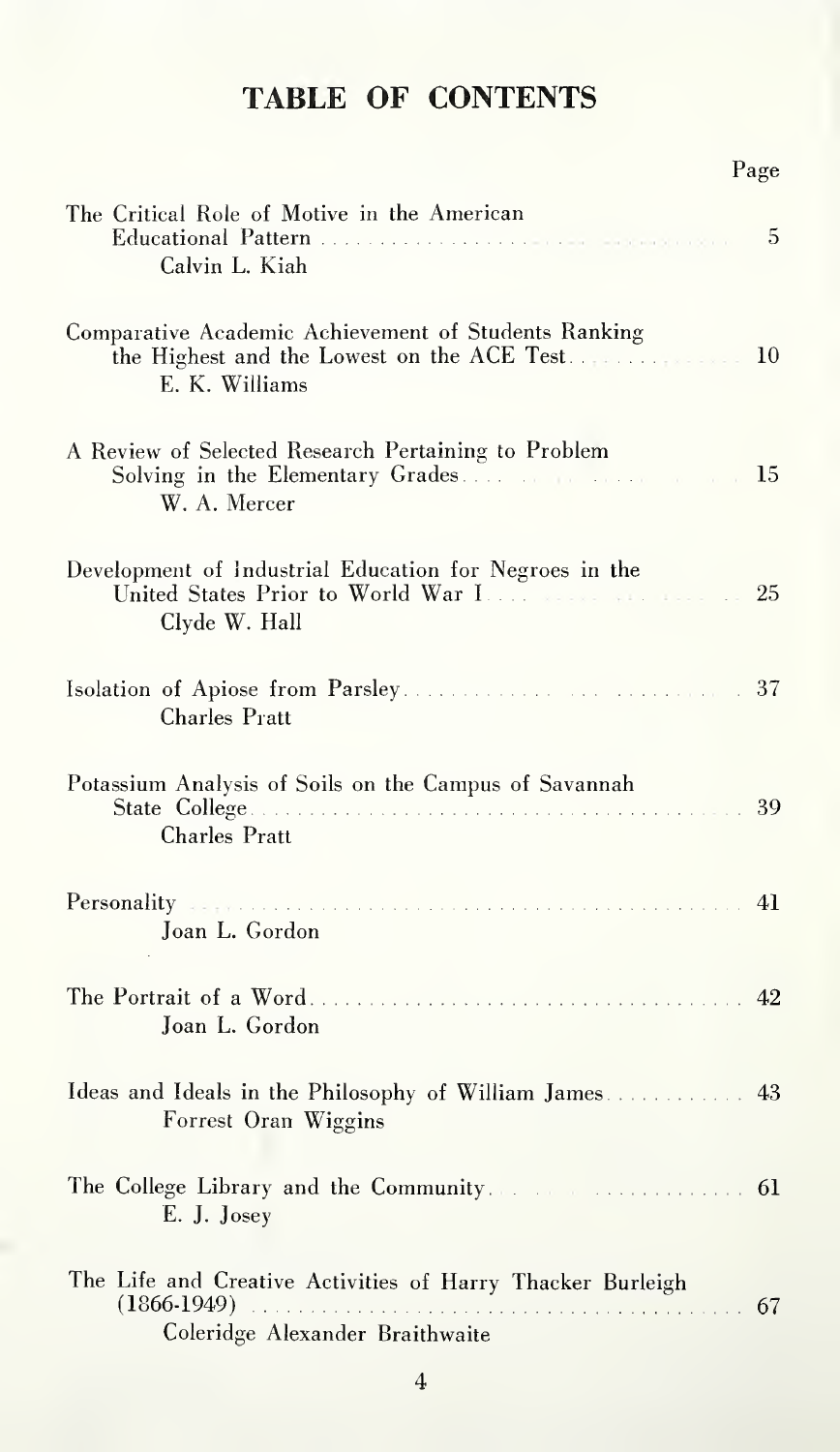## A Review of Selected Research Pertaining to Problem Solving in Arithmetic in the Elementary Grades

by

Walter A. Mercer

#### Purpose

The purpose of this paper is to present a review of selected re search pertaining to problem solving in arithmetic in the elementary grades.

## Definition of Problem Solving

Definitions of problem solving vary. Russel defines it as "all the activties involved in moving from a task or problem to a goal or solution that the individual finds satisfactory."' Paraphrasing Russell, one may say that problem solving in arithmetic is all of those activities involved in a problem or task as the individual pupil sees it to a goal or solution which the teacher and pupil find satisfactory. While this definition may be open to criticisms, it is used operationally in this sense in this paper. (27)

#### Historical Approach to Problem Solving in General

Bolzano, Decartes and Leibnitz wrote on the study of method in problem solving. Reasoning ability, historically, was one of the "faculties of the mind." According to James (1890) reasoning in volves both insight and abstraction. Experimental support from an investigation by Bloom and Broder (1950) has been given to the view which holds that "reasoning" is a form of adjustment. The problem situation, according to this position, produces tension or imbalance in the organism which acts to restore equilibrum. In 1943 Robitaille gave a brief history of the development of reasoning tests. (27)

#### Plan of Organization

This paper is organized around the following aspects of selected research pertaining to problem solving in arithmetic:

- 1. The nature of the mental processes of a child solving verbal problems.
- 2. The effect of problem content and language of the problem statement upon pupil performances.
- 3. The improvement of learning to solve verbal problems from the environment for the problems in the text.
- 4. The development of functional problem units.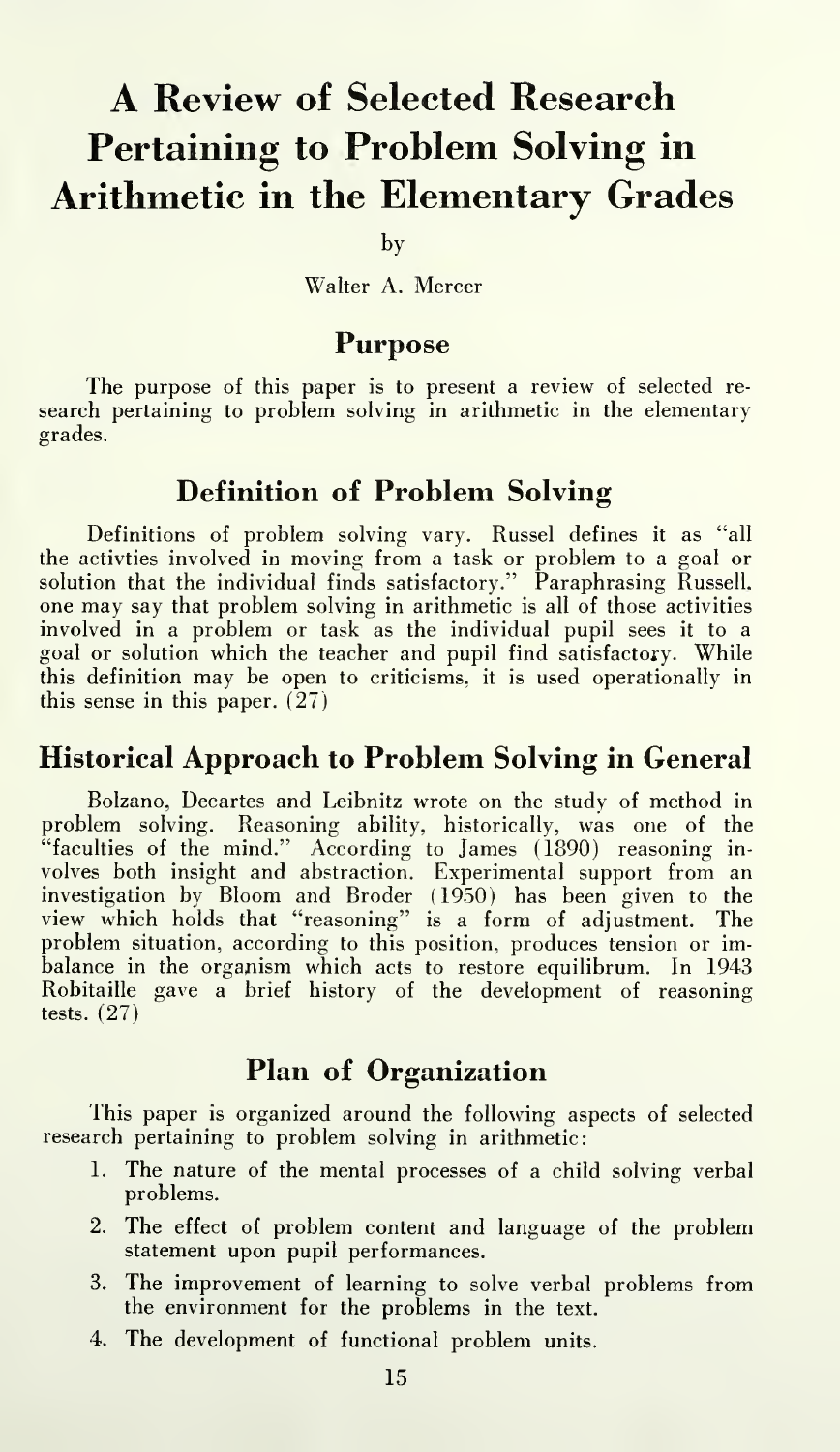- 5. Experimental studies of the relative merits of the procedures to be followed in solving verbal problems.
- 6. Relations between reading of verbal problems and special reading skills.
- 7. Meaning in problem solving.
- 8. Factors important to success in problem solving.
- 9. Diagnostic studies.
- 10. Sex differences.

## The Nature of the Mental Processes of a Child Solving Verbal Problems

Available evidence indicates that the designation of the mental process of a child solving a verbal problem as reasoning is not ap propriate for most pupils.

Monroe in 1928 investigated the nature of the mental processes of a( child solving verbal problems of which the purpose was to determine how children solve problems. The investigator studied the performances of a large number of seventh grade pupils on a relative simple problem test. He concluded that a large per cent of the pupils did not reason in trying to solve verbal problems. Instead of reasoning, many of them appeared to perform random calculations upon the numbers given. The responses to problems solved correctly seemed to be determined largely by habit. If no irrelevant data were presented, and the problem was stated in familiar terminology, their response was likely to be correct. When the situations were reversed, relatively few pupils appeared to attempt to reason. They either did not attempt to solve it or else gave an incorrect solution. Thus, this investigation by Monroe gives support to the available evidence which indicates that the designation of the mental processes of a child solving a verbal problem as reasoning is not appropriate for most pupils.  $(25)$ 

A study of children's procedures in the solution of verbal problems was made by Doty in 1940. The investigator sought to determine how fourth- and sixth-grade children solved problems. It was ob served that a "high percentage" did not engage in problem solving in the psychological sense. The investigator questioned the value of the usual problem work in arithmetic.  $(\overline{7})$ 

The findings of studies made by Monroe and Engelhart (26), Monroe  $(25)$ , and Brownell  $(4)$  support the conclusion that pupils tend not to reason when they make efforts to solve problems of the usual textbook types.

In 1949 Johnson made a study of the nature of problem solving in arithmetic at the eighth grade level. He investigated the intellectual factors related to problem solving. The findings of his studies showed a high correlation of general vocabulary with success in problem solving. (20)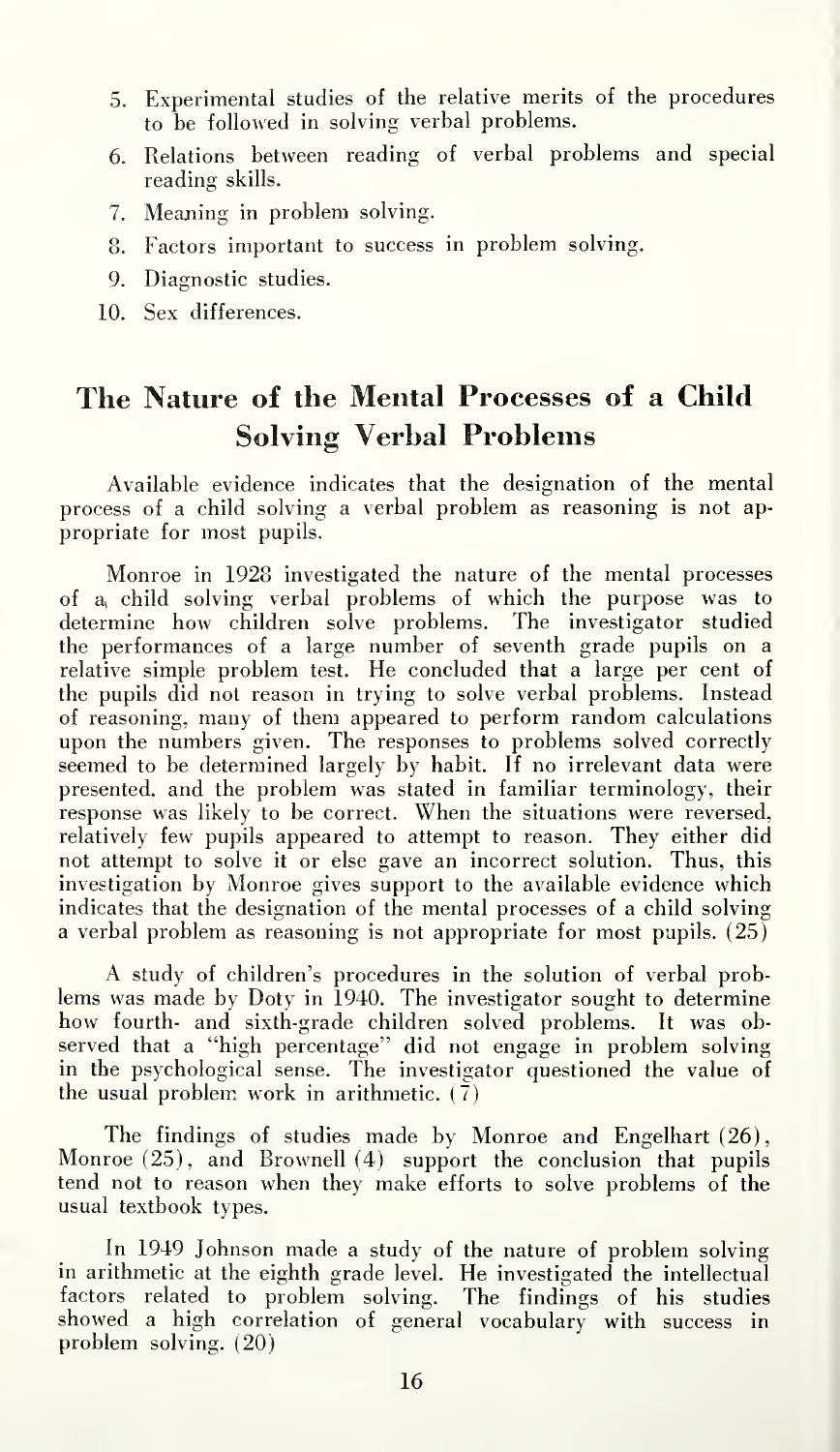Lazerte in 1933 studied the development of problem solving ability. He developed a technique for objectifying the process of thinking used by children in solving problems. This was a worthwhile contribution to research techniques for analyzing the mental processes that produced the answer to a problem. Evidences were found of trial and error procedure, and marked individual differences among students in ways of solving problems. He indicated the positive value of training in analysis and in self-criticism. (22)

Van Engen noted that children learn to recognize what process to perform by visualizing what operations are indicated by the words in the problems. (36)

In 1948 Sutherland conducted an investigation of one-step problem patterns and their relation to problem solving in arithmetic. The purpose of the study was to analyze 15,000 verbal problems in arith metic with respect to the one-step thought pattern involved. With minor exceptions, these problems represented all the verbal problems in four series of widely used arithmetic texts covering grades three to six. His significant findings were as follows:

- 1. All of the 15,000 problems could be classified under thirtyeight different one-step thought patterns, of which four were in substraction, 10 in addition, 8 in multiplication, and 16 in division.
- 2. A wide variation existed among the authors of the texts studied in their grade-by-grade treatment of the thought patterns.
- 3. In light of the total repetitions of the thought patterns in all of the grades combined, there was close agreement.
- 4. On the basis of the total repetitions of the thought patterns in all four grades combined, the multiplication pattern ranked first in frequency, the division pattern second, the substraction pattern third, and the addition pattern fourth.

The implication of the study is that the ability to solve problems can be improved by letting children become familiar with the various thought patterns. (30)

## The Effect of Problem Content and Language of the Problem Statement Upon Pupil Performance

Johnson sought to measure the effect of instruction in mathematical vocabulary. His subjects consisted of 898 pupils in 28 seventh grade classes taught by fifteen different teachers. A control group and an experimental group were used. He found the following:

- 1. No reliable difference in any part of the Analytical Scales of Attainment.
- 2. A reliable difference favoring the experimental group on vocabulary tests containing the words taught them.
- 3. No difference on a test of transfer in learning vocabulary.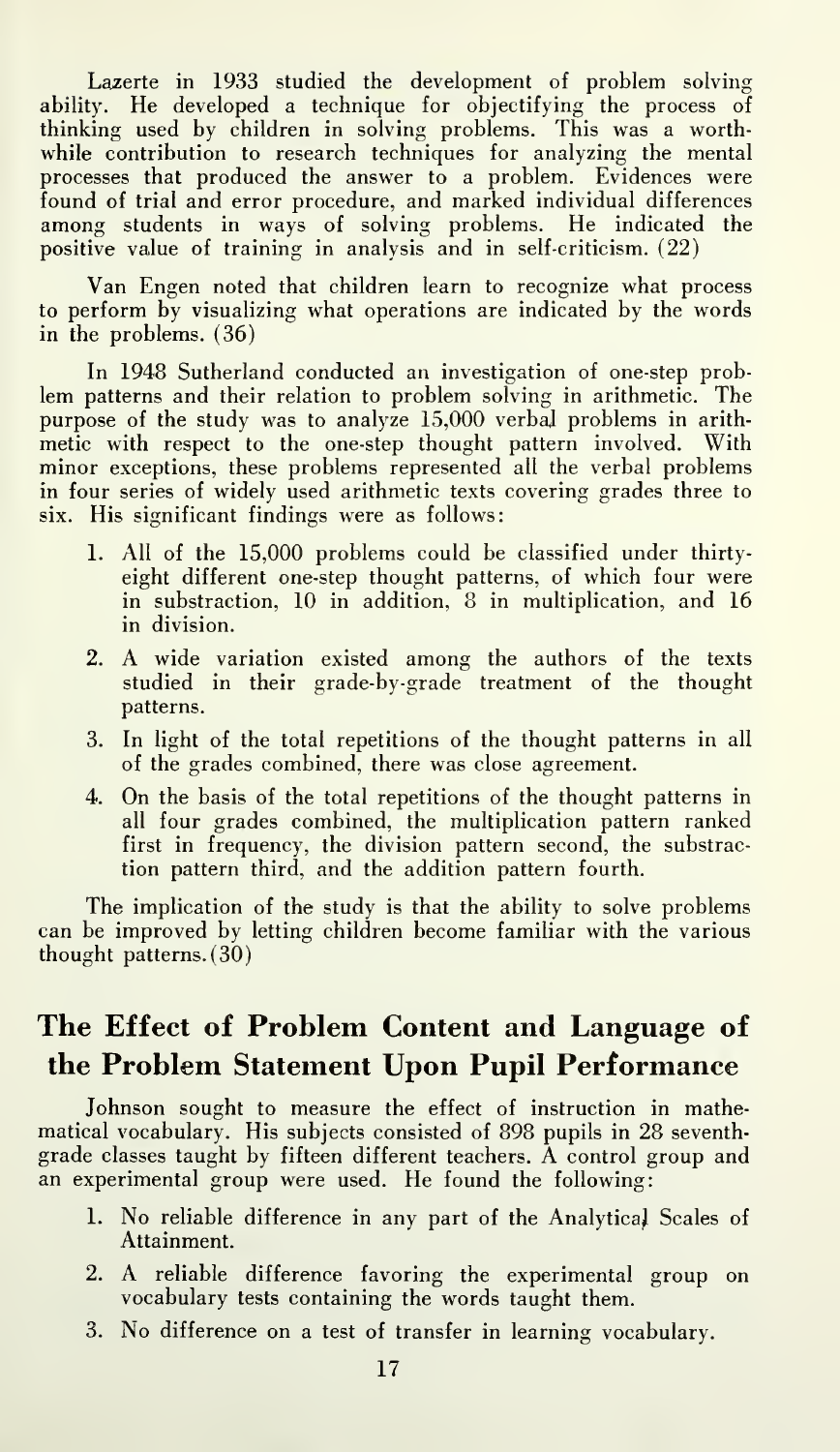4. Superiority for the experimental groups on two of his specially prepared tests in problem solving. (17)

Buswell reported a study by Brownell and Stretch in which the results were analyzed in relation to the four levels of familiarity and in respect to other factors such as accuracy of computation, choice of arithmetical operations to use, and the effect of each of the following conditions: (1) form of presentation, (2) amount of time, (3) order of presentation, and (4) difficulty of the problems. The conclusion reached was that the correct choice of operation showed a positive relation to a degree of familiarity, but for certain problems this was not the case.  $(7)$ 

White sought an answer to the question "does experience in the situation involved affect the solving of a problem?" She found a statistically reliable relationship between experience and ability to solve verbal problems. In checking on experience, she actually checked with the pupils. She did not rely upon her judgment. (38)

## Research Directed Toward the Improvement of Learning to Solve Verbal Problems

The effect of selected cues in children's solution of verbal problems was investigated by McEwen in 1941. He observed poor results from the use of cues and concluded that teaching cues is not justi fied.  $(24)$  In 1948 Hartung made a study of advances in the teaching of problem solving. He analyzed the nature and difficulties of problem solving in arithmetic. The investigator noted that progress was being made in the area. (14)

### The Development of Functional Problem Units

Several studies have been concerned with the development of functional problem units. During the 1944-45 academic year, Upley developed a functional problem unit on the topic "thrift" with a group of fifth grade pupils. The unit of work was a problem closely con nected with the interests of the pupils. The pupils were able to see meaning in the unit, because it was related to life. As a result of the development of this functional problem unit, Upley made the follow ing conclusions:

- 1. The child's experience plays a vital part in achieving the correct answers to problem work.
- 2. Large numbers are reduced in difficulty when problem work is supplemented by real life situations.
- 3. Errors are greatly reduced when problem work is presented in meaningful situations.
- 4. Success of children who have low I.Q.'s can be improved when problem work is vital.
- 5. Meaningful problem work can be an inspiration for advanced children with a high I.Q.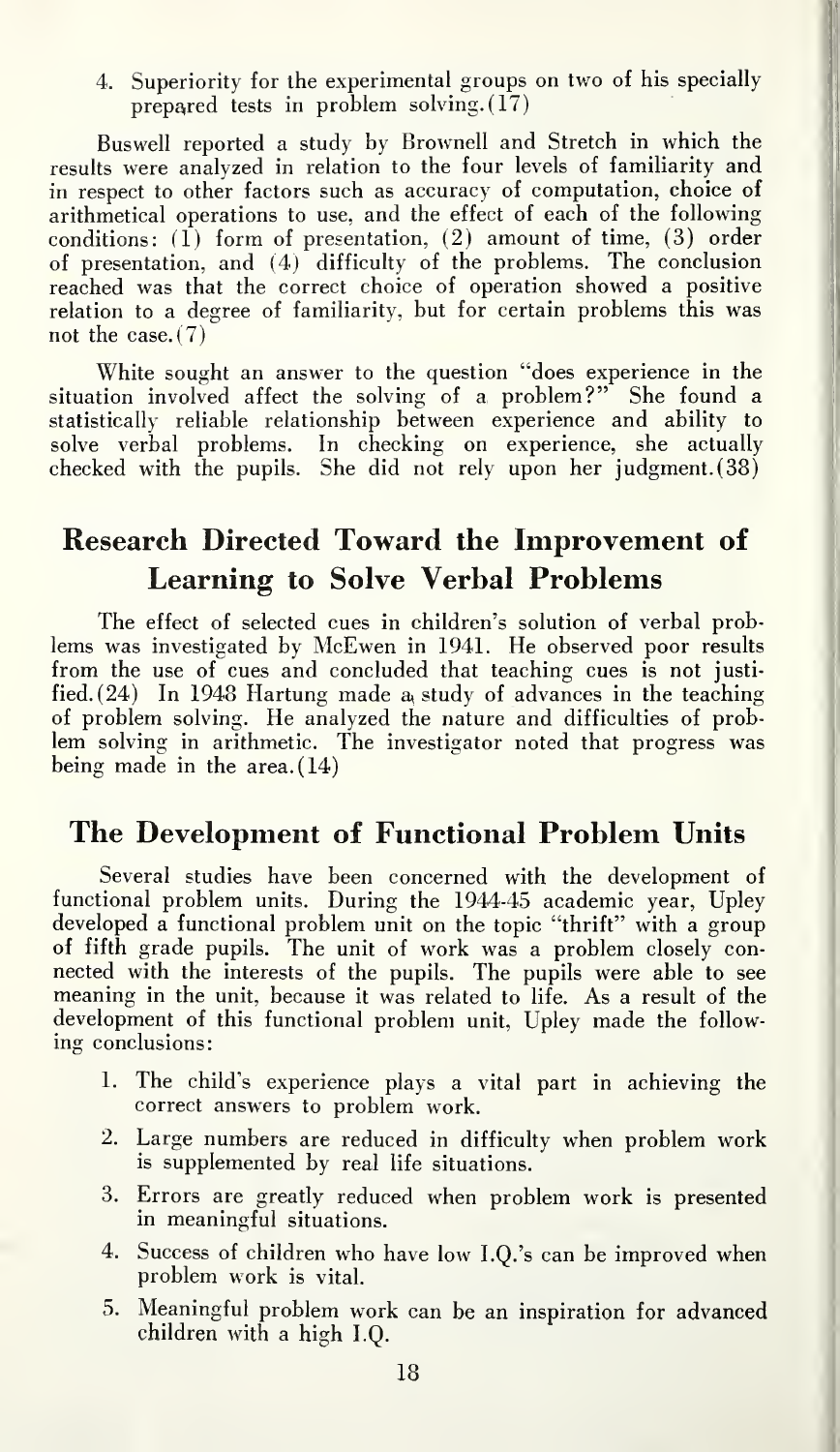6. Work on informational units improves judgment and choice of values, not alone in problem work. (35)

Shea in 1944-45 made an experimental study of problem solving, the purpose of which was to develop functional units of problems in the elementary grades. The subjects used in the study were two eighth grade divisions which spent one period a week on the informational problem unit. Many units required a period ranging from <sup>a</sup> few weeks to several months. The informational problem unit was defined as a unit of work in arithmetic in which a, problem closely related to the child's community and interests for the solution of which the child must go, search for and gather the necessary data, information, and facts. The results showed that of the 69 pupils taking part in the unit, 54 favored the informational problem units, nine favored the problems in the text, and six felt that the informational problem units and the written problem units of the text had value. The conclusion reached was that informational problem units can and should take the place of written problems in the text.  $(28)$  Similar studies have been made by Dexter  $(9)$ , Mccann  $(23)$ , and Stone.  $(29)$ 

## Experimental Studies of the Relative Merits of the Procedures to Be Followed in Solving Verbal Problems

A number of experimental studies of the relative merits of the procedure to be followed in solving verbal problems have been made. Hall in 1942 investigated oral aids to problem solving. He found it effective for his subjects in three grade 5 and grade 6 classes to read, discuss their own problem orally, select the appropriate operations in group work, and estimate the answer before solving. (12)

In 1944 Klugman investigated cooperative versus individual efficiency in proble msolving. He used control groups and experimental groups. Pairs were matched for CA, IS, sex, race, and grade. The findings showed that children who worked together were more suc cessful in solving problems than were control children who worked alone. (21)

An experimental study of two types of arithmetic problems was conducted by Bramhall in 1939, the purpose of which was to determine the comparative merits of "conventional" problems as compared with "imaginative" problems. Seven classes (214 children) spent three class periods a week entirely on conventional problems while the same number of classes (213 children) spent three class periods a week on imaginative problems solving them any way they wished. The investigator was unable to find any difference in the results of ex clusive training with either kind according to the measurement made with several different kinds of standard tests after ten weeks. (3)

An earlier study made by Harry Wheat found that children were more successful with the conventional type, while Garry Myer's study showed that children were more successful with the imaginative type.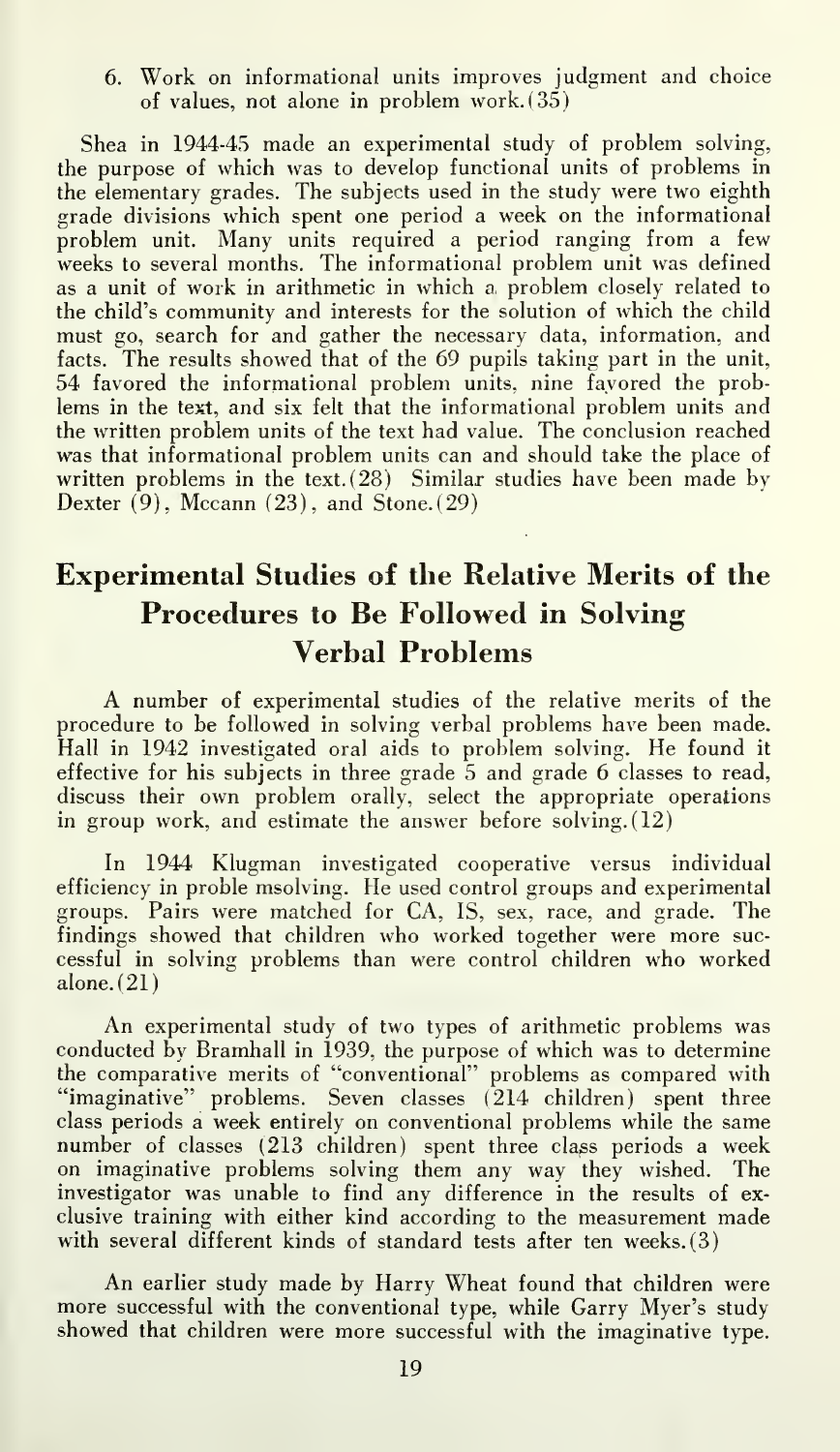In 1938 Thiele sought to determine the contribution of generalization to the learning of the addition facts. Three different methods of teaching children to solve problems were compared, namely: (1) the "vocabulary method" in which the subjects selected words from several suggested words that would make sensible problems for the facts given, (2) the "association method" according to which children corrected their errors with <sup>a</sup> minimum of help after "type or model" solutions were consulted when they were in difficulty, and (3) the "analysis method" in which the usual questions were used to study problems such as "What is given?" "What is to be found?" "Which is the correct solution?" After fifteen weeks of the above instruction, ten minutes a day were spent on the same set of problem exercises. A total of 182 trios of fourth grade subjects were available for comparisons. By reliable differences the "ascociation group" surpassed all other groups. It was concluded that it is better to give children plenty of exercise in problem solving by their own devices than to impose upon them artificial procedures which they can not understand or use effectively. (32)

In 1953, Burch conducted an experimental study of the effective ness of teaching problem solving techniques in grades 4, 5, and 6. He found that scores made by children on tests not requiring them to go through steps of formal analysis tended to be higher than those in which they were required. The investigator concluded that a more profitable attack included thinking more carefully about size, relationships, and dynamics of quantities described in each problem. (5)

Beatly expressed disapproval of all systems (such as step-analysis) for problem solving. He recommended that teachers "supply" a sufficient number of genuine problems which the pupil is likely to solve successfully by his own thinking combined with enough problems that stretch the pupil's power in order to keep interest.  $(1)$ 

In 1950. Welch investigated the relative merits of two types of arithmetic problems. Evidence from the study indicated that problems expressing social situations in life were not solved with any greater success than were "un-real" problems and that pupils tended to prefer those which were unrelated to life situations.  $(37)$ 

## Relation Between Reading of Verbal Problems and Special Reading Skills

In 1944 Treacy sought to discover the relationship of reading skills to the ability to solve problems. He found nearly reliable differences in arithmetic vocabulary and four other reading skills. The conclusion reached was that future research on his problem must deal with reading as a single unitary ability. (33)

Hansen in 1944 studied factors associated with successful achievement in problem solving in sixth grade arithmetic. He administered nine arithmetic tests, ten mental tests, and seven reading tests to 681 sixth grade pupils. Evidence from his study suggests that specific reading skills are associated with successful achieevment in problem solving. (13)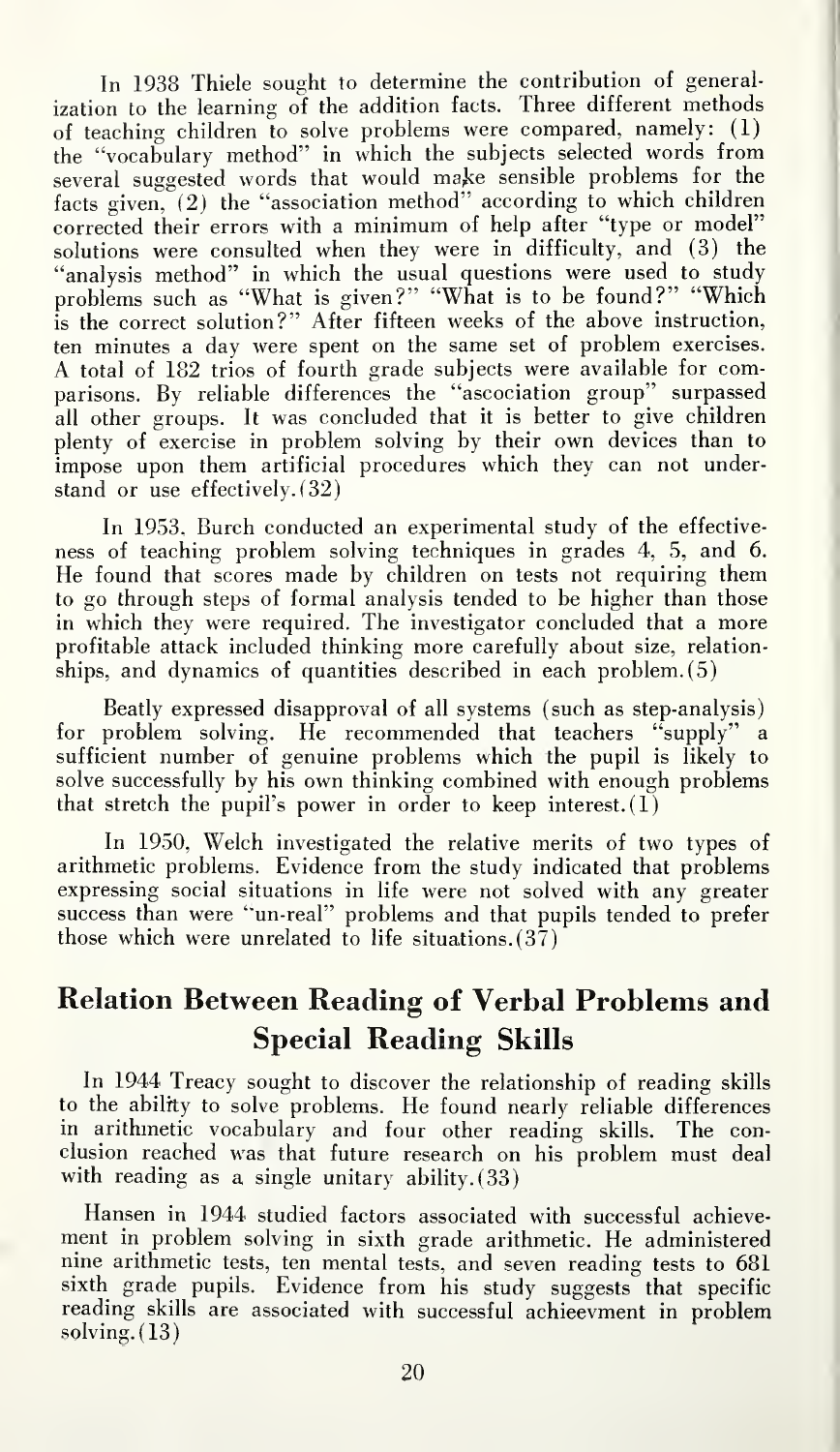#### Meaning in Problem Solving

In 1948 Cronbach emphasized a psychological approach to problem solving in arithmetic. He suggested that psychological diffi culties are likely to be encountered in the problem solving program in arithmetic. (8)

## Factors Important to Success in Problem Solving

Sutherland investigated some aspects of problem solving in 1941- 42, the purpose of which was two-fold:  $(1)$  to determine the effect of familiarity of the situation on pupil's ability to solve arithmetic problems and (2) to ascertain what abilities were involved in the solution of an arithmetic problem by factorial analysis. The findings accord ing to statistical analysis indicated five factors of importance to success. He identified three of these factors as "g," a verbal factor, and a number factor. All of them are apparently equal in potency. (31)

### Diagnostic Studies

John made an extensive study of difficulties in solving problems in arithmetic. She made a detailed analysis of the working processes of 60 pupils in solving two-step problems.

The subjects were selected from two schools in which the emphasis on problem solving had been quite different. The five poorest and five best pupils were selected from grades four through six. The investigator listed and described 40 specific types of errors. The study has been recommended as a very useful guide for the diagnosis of difficulties in problem solving in the upper grades. (16)

#### Sex Differences

Blackwell conducted a comparative investigation into factors in volved in the mathematical ability of boys and girls. The purpose of the experiment was to isolate, interpret, and compare the mental components of the mathematical ability of boys and girls in the age range of  $13\frac{1}{2}$  to  $15$  years and to try to estimate their significance by subjecting the results obtained from a battery of tests to factorial analysis. He concluded that certain definite factors were involved in the composite mathematical functioning and that these factors are different in boys and girls. In the case of boys three specific factors "g," "o," and "w" were found to enter into mathematical ability while in the case of girls four mental components "g," "o," "v" and "x" were found. The first factor of importance in the mathematical ability of boys and girls is <sup>a</sup> common factor which appears to be similar to the "g" of Spearman. (2)

In 1955 Engelhard conducted an experimental study of arith metic problem solving ability of sixth-grade girls. The purpose was to ascertain, by a comparison of differences between means, the abilities differentiating high-and-low achieving girls in arithmetic problem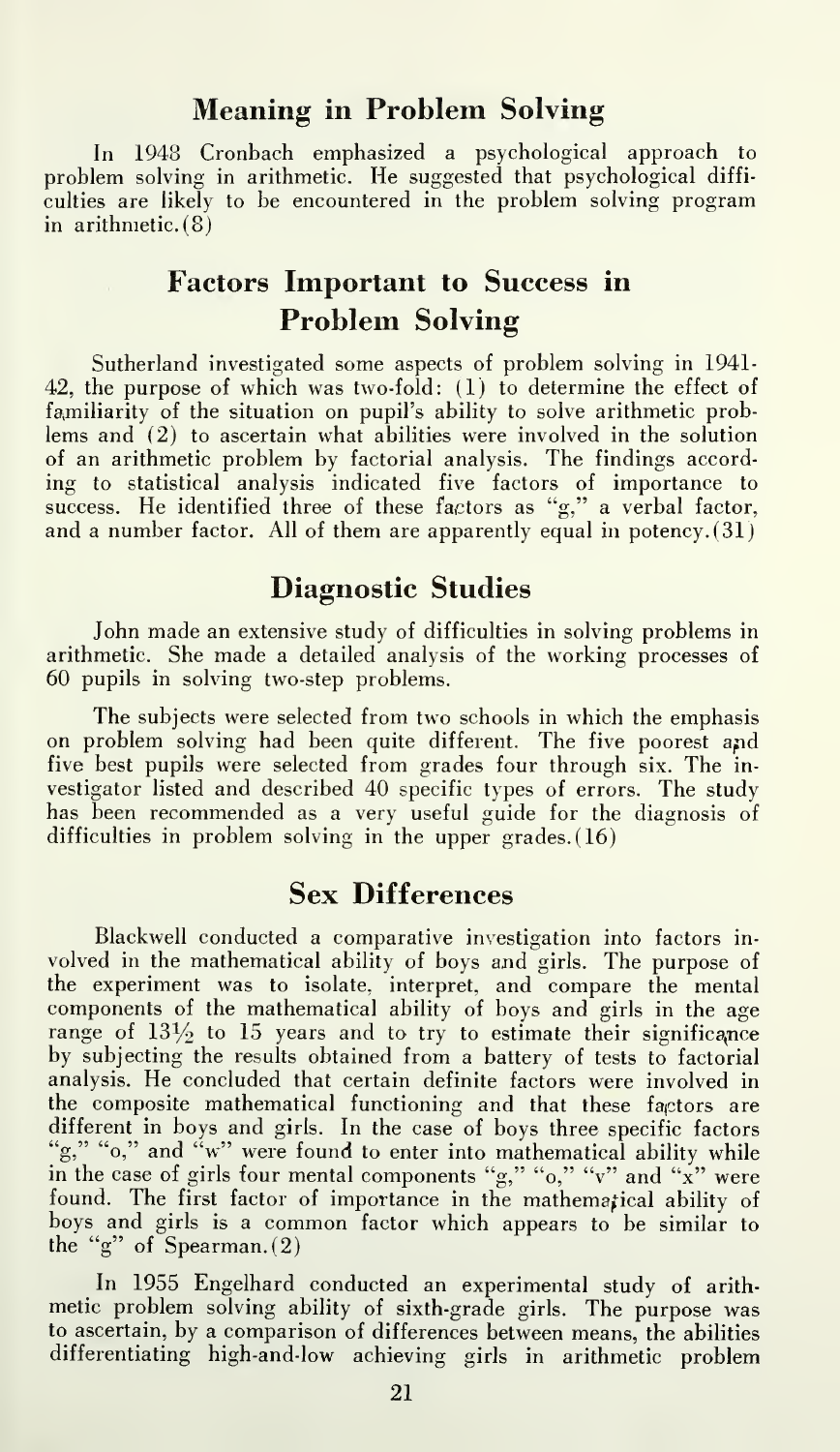solving at the sixth-grade level: and to determine by a comparison of the findings of this study with those of a comparable investigation dealing with boys whether sex differences in problem solving ability exist at this level. The subjects included 1101 boys and girls constitut ing 27 sixth-grade classes in 22 schools of Milwaukee and its environs. The investigator found that the girls differ from the boys (1) by a higher MA and IQ, but a lower chronological age, (2) by a more favorable attitude toward arithmetic, and  $(3)$  by superior achievement, especially on tests of the mental factor and reading factors.

One of the major implications of this study is that while general intelligence influences problem solving ability, it is not the sole, nor dominant factor making for success in arithmetic problem solving. Sixth-grade pupils who were equated on the basis of MA were dis tinguished as superior and inferior achievers in problem solving by reason of varying degree of proficiency in certain specific abilities.  $(10)$ 

#### **SUMMARY**

The purpose of this paper was to present a review of selected research pertaining to problem solving in arithmetic in the elementary grades. Research studies were examined in the following areas: the nature of the mental processes of a child solving verbal problems, the effect of problem content and language of the problem statement upon pupil performances, the improvement of learning to solve verbal problems from the environment for the problems in the text, the development of functional problem units, experimental studies of the relative merits of the procedures to be followed in solving verbal problems and special reading skills, meaning in problem solving, factors important to success in problem solving, diagnostic studies, and sex differences.

It was seen that the earlier studies of problem solving made by various investigators sought to find better techniques of problem solv ing. The evidence from most of the studies tends to support the conclusion that experience in solving many problems seems to be the answer.

Some studies have dealth with the nature of the problems to be solved in contrast to the processes employed in solving them. Some of these studies support the conclusion that problems selected by pupils themselves from their environment is of significance in problem solving. Still other studies support the view that having children select problems from their environment is of no significance in problem solving.

In general, the writer of this paper found research in problem solving to be fragmentary, inconsistent, frequently inclusive, lacking in proper controls, and inadequate in sampling. From the point of view of methodological adequacy and the current status of research in problem solving in arithmetic in the elementary grades, it may be seen that there is a need for more standardized experimental situations and a need for specifying the ability of the subjects used.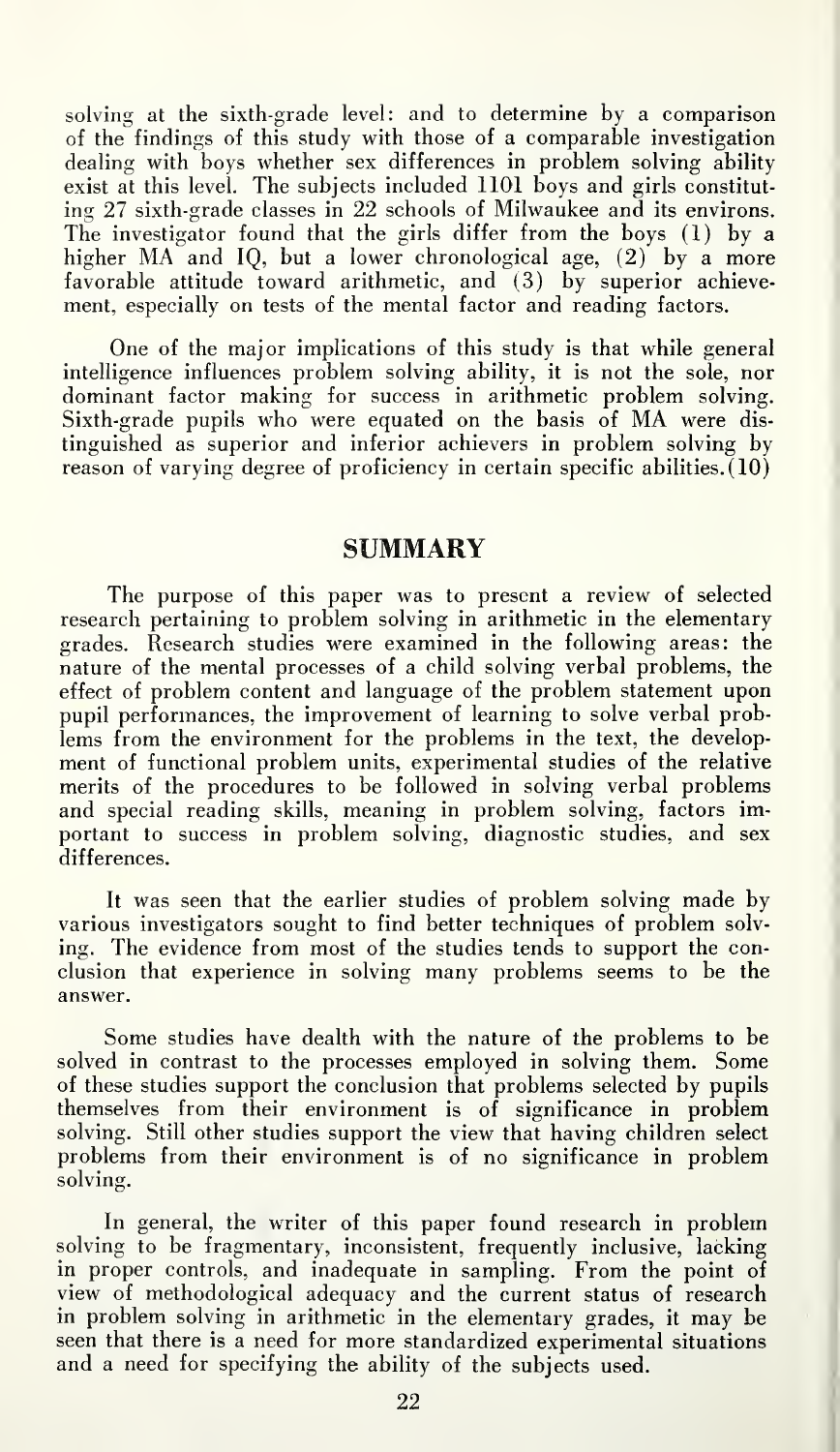#### BIBLIOGRAPHY

- <sup>1</sup> Beatly, Ralph, "Arithmetic for a Free Society," Mathematics Teacher 40:276- 78, October, 1947.
- 2. Blackwell, A. M., "A Comparative Investigation Into The Factors Involved in Mathematical Ability of Boys and Girls," British Journal of Educational Psychology 9-10:143-153, 212-222, 1939-40.
- 3. Bramhall, Edwin W., "Experimental Study of Two Types of Arithmetic Problems," Journal of Experimental Education 8:30-38, September, 1939.
- 4. Brownell, W. A., and Stretch, Lorena B., "The Effect of Unfamiliar Settings on Problem Solving," Duke University, Research Studies in Education, No. 1, 1940.
- 5. Burch, Robert L., "Formal Analysis as A Problem-Solving Procedure," Journal of Education 136:44-47, November, 1953.
- 6. Buswell, G. T., "Types of Learning and General Conditions Affecting Learn ing"Review of Educational Research 6:295-96, 1936.
- 7. Buswell, G. T., "Arithmetic" in Encyclopedia of Educational Research (edited by Chester W. Harris), Third Edition, The Macmillan Company: New York, 1960.
- 8. Cronbach, Lee J., "The Meanings of Problems," Arithmetic 1948, Supplementary Educational Monographs, No. 66, Chicago: University of Chicago Press, 1948.
- 9. Dexter, Clara E., "Analysis of Written Problems in a Recent Arithmetic Series, "Education 65:488-492, 1944-45.
- 10. Engelhard, Mary Dominic, An Experimental Study of Arithmetic Problem-S*olving Ability of Sixth-Grade Girls*, Doctor's thesis, The Catholic Uni-<br>versity of America, The Catholic University of America Press, Washington, D. C, 1955, 62 pp.
- 11. Gunderson, Agnes C, "Arithmetic for Today's Six- and Seven-Year-Olds, Arithmetic Teacher 2:95-101, November, 1955.
- 12. Hall, Jack V., "Oral Aids to Problem Solving," Elementary School Journal 43:220-24, December, 1942.
- 13. Hansen, Care W., "Factors Associated With Successful in Problem Solving in Sixth Grade Arithmetic," Journal of Educational Research 38:11-18, October, 1944.
- 14. Hartung, Maurice L., "Advances in The Teaching of Problem Solving," Arithmetic 1948, Supplementary Educational Monographs, No. 66, Chicago: University of Chicago Press, 1948.
- 15. Hydle, L. L. and Clapp, Elements of Difficulty in the Intrepretation of Con-crete Problems in Arithmetic, University of Wisconsin, Bureau of Educational Research, Bulletin No. 9, 1927.
- 16. John, Lenore, "Difficulties in Solving Problems in Arithmetic," Elementary School Journal 31:202-15, November, 1930.
- 17. Johnson, Harry C, "The Effect of Instruction in Mathematical Vocabulary Upon Problem Solving in Arithmetic," Journal of Educational Research 38:87-110, October, 1944.
- 18. Johnson, Harry C, "Problem Solving in Arithmetic: A Review of the Litera ture," Elementary School Journal 44:396-403, March, 1944.
- 19. Johnson, Harry C, "Problem Solving in Arithmetic: A Review of the Literature," Elementary School Journal 44:476-482, April, 1944.
- 20. Johnson, John T., "On the Nature of Problem Solving in Arithmetic," Journal of Educational Research 43:110-15,October, 1949.